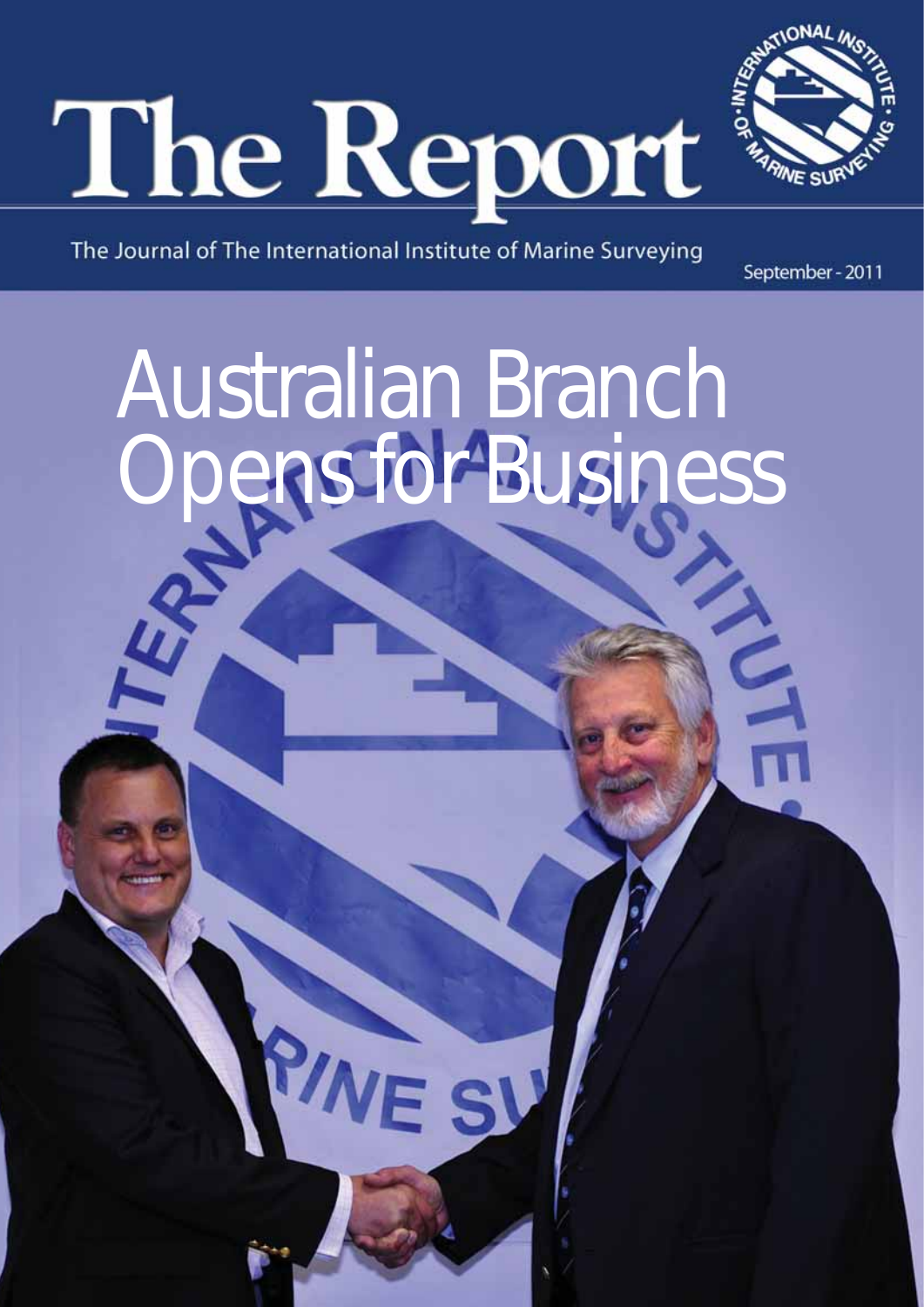# Gonten SEPTEMBER 2011

## **The Report**

The Journal of The International Institute of Marine Surveying

| Forward                                                            | $\overline{2}$ |
|--------------------------------------------------------------------|----------------|
| <b>IIMS Administration</b>                                         | $\overline{2}$ |
| President's Address                                                | $\overline{3}$ |
| The Cost of Damage                                                 | 4              |
| Report confirms effectiveness of FFR coatings                      | 10             |
| Simultaneous move marks record for Mexican<br>forwarder Tradelossa | 11             |
| IIMS is now an IMO book re-seller                                  | 15             |
| "Road to Modernization of Survey System"                           | 16             |
| Grasping shipping's Holy Grail                                     | 17             |
| The (not so) happy life of the modern seafarer                     | 20             |
| BWTS: It doesn't have to be a four-letter word                     | 21             |
| Australia Branch Formed                                            | 22             |

| Japanese project aims to cut CO2 emissions by one third | 24 |
|---------------------------------------------------------|----|
| Caption Competition                                     | 25 |
| Australian Report                                       | 26 |
| The Herreshoff S-Class                                  | 27 |
| IIMS Marine Surveying Diploma - The Next Level          | 28 |
| <b>Full Day Hansard Transcript</b>                      | 29 |
| Shipbuilding orders monthly                             | 30 |
| What is an expert witness and how to start              | 32 |
| Expert Witness Immunity Is abolished                    | 35 |
| Microbial growth in diesels and other fuels             | 37 |
| Member's Forum                                          | 40 |
|                                                         |    |

#### **Management Board Members**

| Capt Allen Brink*           | UK         | Immediate Past President                          |
|-----------------------------|------------|---------------------------------------------------|
| Capt Barry Thompson(c)      |            | New Zealand Regional Director New Zealand         |
| Mr M Zukowski               | Germany    | Regional Director Northern Europe                 |
| Capt Chris Kelly            | UKI        | <b>Chairman Professional Assessment Committee</b> |
| Capt Chris Spencer          | UKI        | <b>Chairman Commercial Enterprises</b>            |
| Mr Colin South*             | UKI        | Chairman of Small Craft Surveying                 |
| Capt Irawan Alwi(c)         | Indonesia  | Regional Director Indonesia                       |
| Mr John Heath*(c)           | UKI        | Technical Response Team                           |
| Mr John Lillie              | UKI        | Chairman Education and Training                   |
| Capt John Noble             | UK         | Chairman responsible for Conferences and Seminars |
| Capt K U R Khan(c)          | Pakistan   | Regional Director for Pakistan                    |
| Capt Parfait Oyono(c)       | Cameroon   | Regional Director West African                    |
| Mr Paul Homer*              | UKI        | Chairman Standards and Administration             |
| Capt Paul Townsend          | UK         | IMO Liason                                        |
| Capt Peter Lambert(c)       | Australia  | Regional Director Australia                       |
| Capt Satish Anand(c)        | India      | Regional Director India                           |
| Mr Tony McGrail*            | UKI        | Chairman Certifying Authority                     |
| Capt Zarir Irani(c)         | Dubai      | Regional Director UAE                             |
| Mr Zenon Cheng(c)           | Hong Kong  | Regional Director for China                       |
| Capt Zillur Bhuiyan(c)      | Bangladesh | Regional Director Bangladesh                      |
| Eurlng Dimitrios Spanos     | Greece     | Regional Director Eastern Mediterranean           |
| *Indicates director of IIMS |            | (c) Indicates Corresponding Member                |

#### **In-Country Representatives**

| Mr A Gnecco              | Italy |
|--------------------------|-------|
| Capt B Khoo              | Mala  |
| Mr D Edery               | Peru  |
| Mr E Parry               | 0ata  |
| Capt Eugene Curry        | Irela |
| Mr G Jugo                | Vene  |
| CaptG Villasenor         | Mex   |
| Mr J Bru                 | Pana  |
| Mr J Rowles              | Turk  |
| Mr M Adouni              | Tuni  |
| Capt M Shareef           | Mal   |
| Mr R de Almedida Padilha | Braz  |
|                          |       |

italy Malaysia<br>Peru Qatar Ireland Venezuela Mexico Panama Turkey Tunisia Maldives Brazil

Mr P Ch Lagoussis East Africa Mr P Taylor Trinidad Mr P Thomas Philippines<br>Capt R Lanfranco Malta Capt R Lanfranco<br>Mr R Reynolds Reunion and Mauritius<br>Croatia Dr S Favro Croatia Mr Emrys Parry Qatar<br>Mr James Renn USA Mr James Renn USA<br>Mr James Renn USA<br>Mr Bjorn Julius Scandinavia Mr Bjorn Julius

Designed and Printed by iQ Creative www.iq-creative.co.uk 01483 484115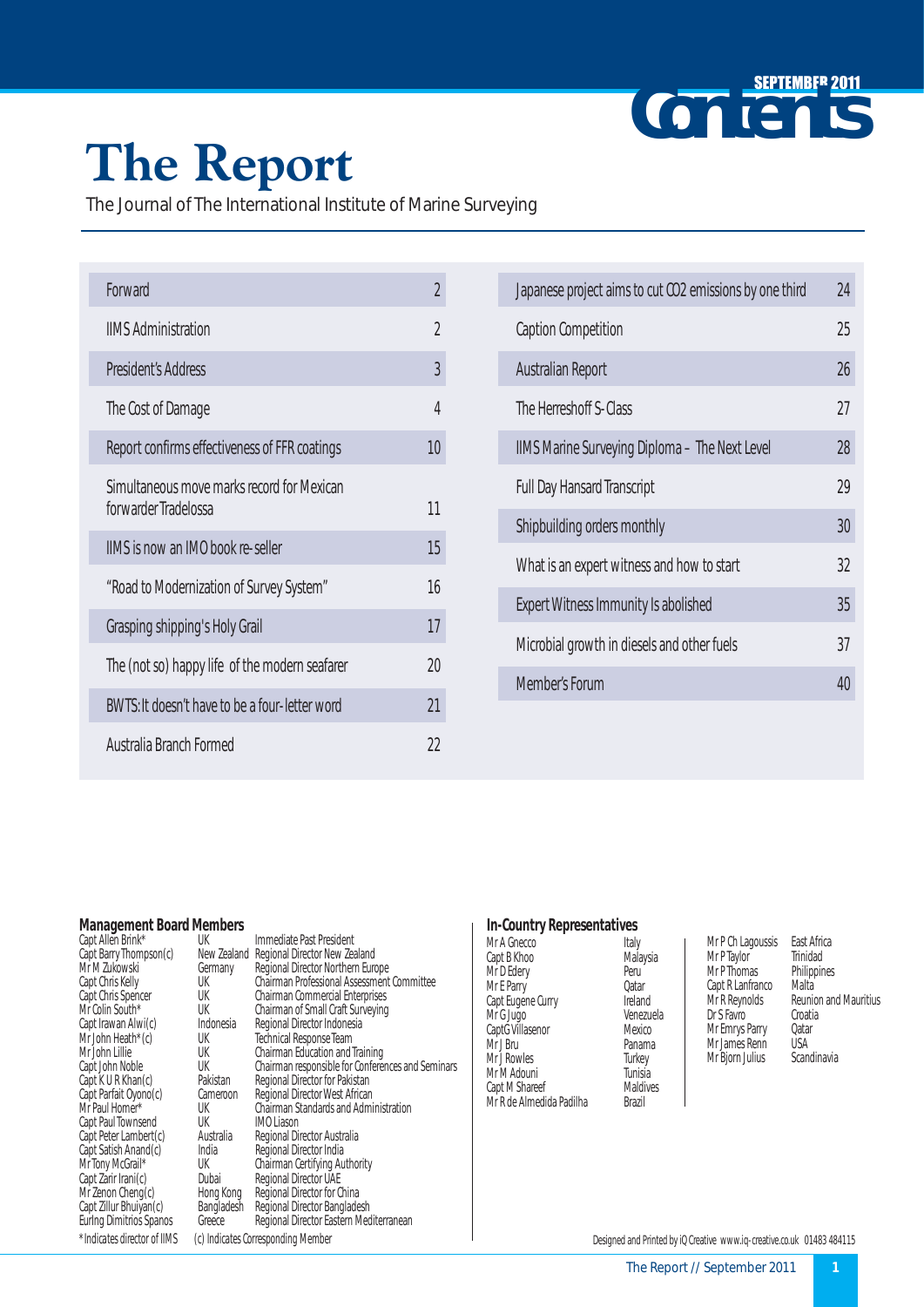## Foreword

In common with many of my age group of former seafarers, I am often asked: 'Would you go back to sea today?' Apart from the obvious practical problems of age and lifestyle, reading this issue of *The Report* would convince me, should I really need convincing, that the answer is assuredly 'No!' The article entitled: *The (Not So) Happy Life Of The Modern Seafarer* by David Savage tells us very clearly that seafarers are prone to arrest by governments, kidnap by pirates and goodness knows what else; and I think that the line between being treated as a criminal for doing no more than your job, and being kidnapped by pirates, is a narrow one. In my day, the biggest dangers we faced were the perils of the sea and dodgy bars in Lourenço Marques; but well done to *The Report* and David Savage for airing these serious matters.

This issue of *The Report*, like its predecessors, gives us an amazing cross-section of marine topics: starting with the President's introduction and ending with the welcome news of a growing membership of IIMS, we are served a banquet of branch news, awards, innovative ship types, innovative ship construction materials, heavy transport of high value cargoes, microbes in fuels, casualty statistics and much more; a veritable feast.

In my former days I worked for an organisation with the ability over many years to capture marine casualty statistics, and the article by Alessio Gnecco jogged my memory. It was always the case that our sample of several thousand casualties each year, mainly insured in the London Market, revealed that almost 50% of the cases involved machinery damage. I once wrote an article called 'Another Day, Another

Failed Crankshaft', and it seems that nothing much has changed.

The two articles involving expert witnesses caught my eye: Mark Solon tells us how to become an expert witness, while immediately afterwards we learn that expert witnesses no longer have immunity in certain circumstances! I think you will agree that this is vital information for those of us who intend to offer ourselves as experts, but it also shows us that we all need training and the IIMS education update tells us how to get it. The IIMS has long offered a diploma for surveyors, and now it is being updated and upgraded an application is being submitted for approval to provide BTEC HND status for those who wish to progress and a BTEC Professional Diploma for entry level. This is a truly excellent move forward offering the first academically verified marine surveying qualification and I urge you, not only to read the article, but to pass it on to anyone you know who may be interested. I will just note here that the IIMS diploma has been copied more than once, but never very convincingly, and I think readers would do well to stick with the original.

In closing, I ask you, gentle reader, to do three things: to pass *The Report* to anyone who doesn't have one; to encourage anyone eligible to join IIMS to do so; and to put pen to paper yourself and contribute an article to *The Report*.

John Lillie MA, CEng, CMarEng, FIMarEST, FIIMS

#### **Guest Editor:**

*John Lillie* MA, CEng, CMarEng, FIMarEST, FIIMS

**President:** *Mr Peter Morgan* (FIIMS, MICorr, MEI)

#### **Vice President:** *Capt Bertrand Appery*

#### **Chief Executive Officer:**

*Mr John Lawrence*

#### **Administration Team:**

*Mrs. Vicky Lawrence* Accounts Administrator *Mrs. Jan Cox* Membership Administrator *Miss. Amy Westrip* Certifying Authority Administrator *Mrs. Anne Liversedge* Education Administrator **Education Course Programme Manager** 

#### **Application for Membership:**

For information or an application form please contact the following The Administration Office International Institute of Marine Surveying Murrills House, 48 East Street, Portchester, Hampshire, PO16 9XS UK Tel +44 (0)23 9238 5223 Fax +44 (0)23 9238 5224 Email info@iims.org.uk



The Institute accepts no responsibility for any opinions, statements, errors made by the authors in any article, feature or letter published in this Journal. © The International Institute of Marine Surveying, 2010. Designed and Printed by iQ Creative www.iq-creative.co.uk 01483 484115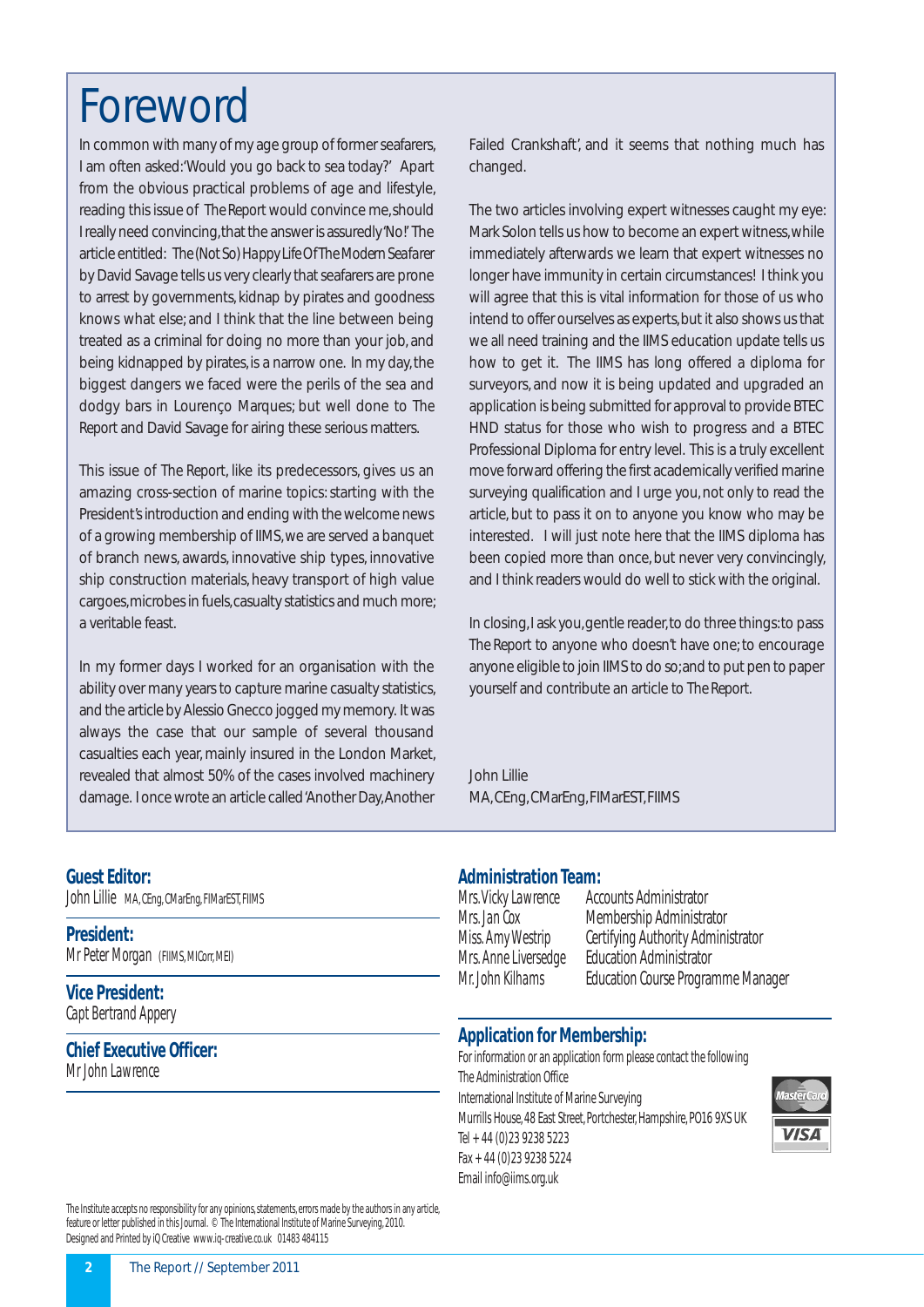

Summer in the UK is here - what summer, do I here you ask? Rain, cold temperatures together with the general economic doom gloom and despondency. Not a happy time for many in the Marine Industry.

However, not all is gloomy, the IIMS continues to forge ahead. Our education programme is undergoing a radical change as we progress the Diploma to a HND qualification, taking the IIMS to the forefront of marine surveying education. The Education Committee have been working tirelessly behind the scenes with the relevant Government recognised Awarding Body to get the new programme upgraded, approved and revamped in the requisite format. New authors have been identified and signed up to the programme. Full launch is expected in October.

Our flagship conference in the exotic location of Bali is looming fast on the horizon. Our Regional Directors Capt. Irawan Alwi (Indonesia) and Capt. Peter Lambert (Australia) and their teams have been working overtime to put together a very varied and interesting programme. Have you booked yet? Do not to forget to take your wife, partner or friend, as there is something for everyone- oh pack the suntan lotion and sun hat. (go to events page on the IIMS website for more info). I look forward to seeing you there, we are assured it will be good.

Now onto a serious note – Confined Entry matters. Many of you may have recently seen various press reports relating to fatalities of ships personnel entering confined entry spaces. As a surveyor entering a confined space is a common activity, whether a leisure yacht or a VLCC. Indeed, I recently was refused entry to a site to undertake a tank inspection – something I am well experienced in, as I have been doing such work for over

40 years. I was asked the question by my client do I have a certificate? Have I been on a training course? Urgh – I had to admit no. Sorry was the response I was not allowed on site, despite my knowledge protestations. I was required to attend a course, which I did and am now happy to say I am duly qualified. The IIMS is currently seriously looking at this issue and as a responsible organization will be taking steps to introduce in the coming months a suitable training course. It is anticipated that this will be available around the world. Some useful information and guidance on the subject is now downloadable on our website.

As I write this note the sad news of the death of Will Henderson has been announced. "Will" was the chairman and founder of Henderson International a highly respected International Surveying organization located in the Middle East and India. He was a stalwart supporter of the IIMS and also an Full IIMS member. I had the privilege of enjoying his company on many occasions. A soft spoken Scot, a fellow bon-viveur who had a wealth of surveying knowledge. We offer his widow, family and all at Henderson International our deepest condolences. The marine industry will be a poorer place for his loss.

On a positive note our membership continues to grow even in these depressing times – since November 2010 we have grown from 1331 members to 1420 – with some 20 applications in the system. We must be doing something right, long may it continue.

Best Wishes Peter Morgan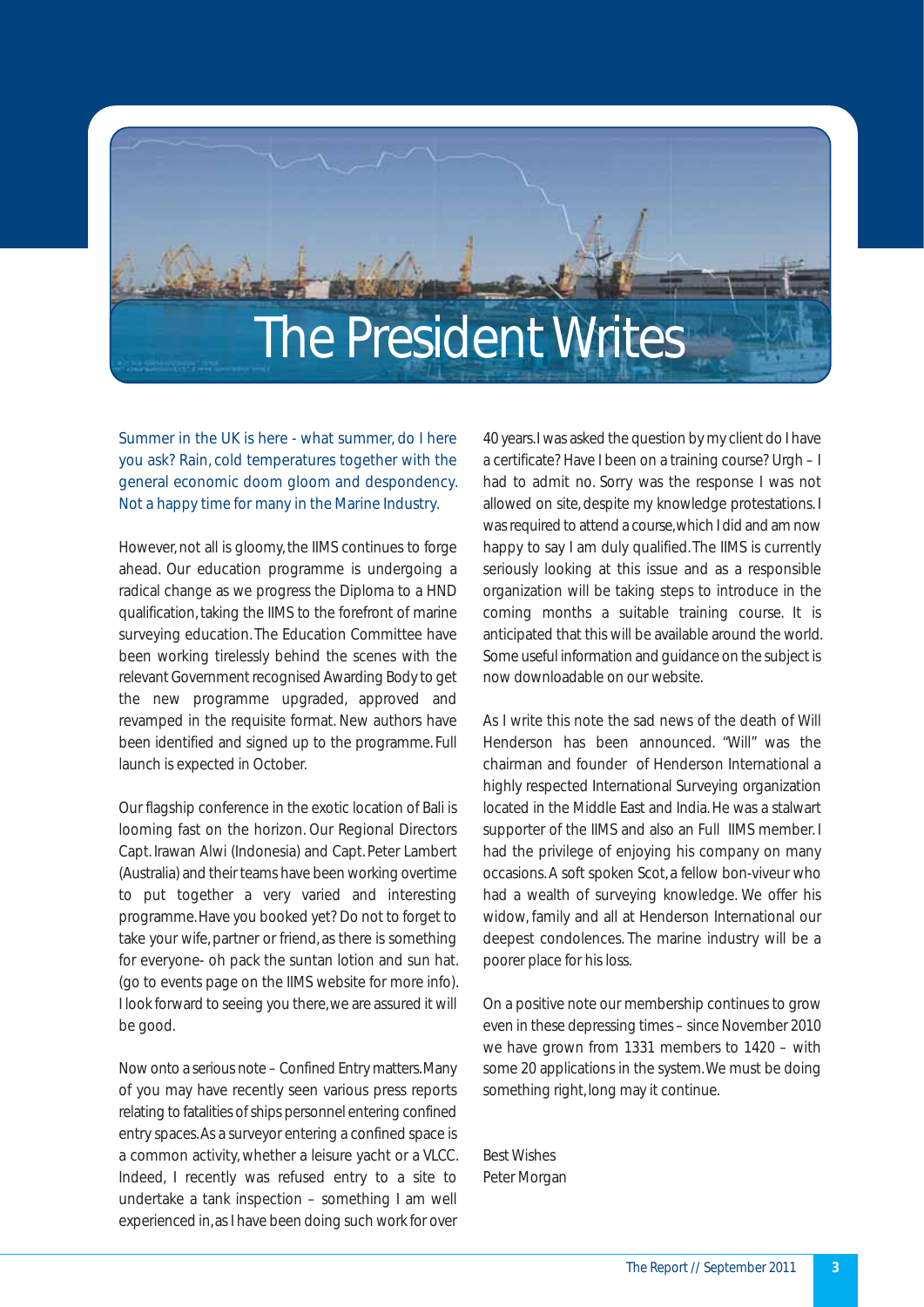## **The** Cost of Damage



*By Alessio Gnecco CEng, FRINA, MIIMS, AIPAM*

Anybody dealing with accidents, casualties and claims in the maritime world has the curiosity to know which are the most expensive cases and which consequences they have.

In practice, the question is: are we sailing in a properly plotted area or our maps are vague as a middle-age chart with fantastic beasts shown in all places where our knowledge is insufficient?



## 1. Insurer's Point of View

Of course, all the Insurers develop statistical analysis of the casualties and events which require their attention, however quite often the results are not promptly available to the public.

An exception is the Nordic Association of Marine Insurers (CEFOR), which several years ago began to analyze the available data and periodically issues reports about their studies.

One of the latest was the Engine/Machinery Claims Report issued on 30 June 2010 and presented both at IUMI 2010 and at the International Maritime Claim Conference at Malahide, Dublin. Full presentation can be downloaded from the CEFOR web site.

The statistics are based on the NOMIS (Nordic Marine Insurance Statistics) database, thus on a wide population, including the vessels insured by CEFOR from 2004 to 2009.

The study was limited to:

- Vessels with a registered IMO number
- Claims in excess of standard deductible (in the case of machinery damages in excess of USD 10,000).

The above limits have the consequence to exclude all the damages concerning a huge fleet, including fishing vessels and yachts, which in the great majority have no IMO number.

Also, it is not clear what is considered as a "standard deductible", so the results have to be considered with a certain attention.

The interesting document deserve a careful study, not in the purpose of this notes, which will limit the comments to a few aspects.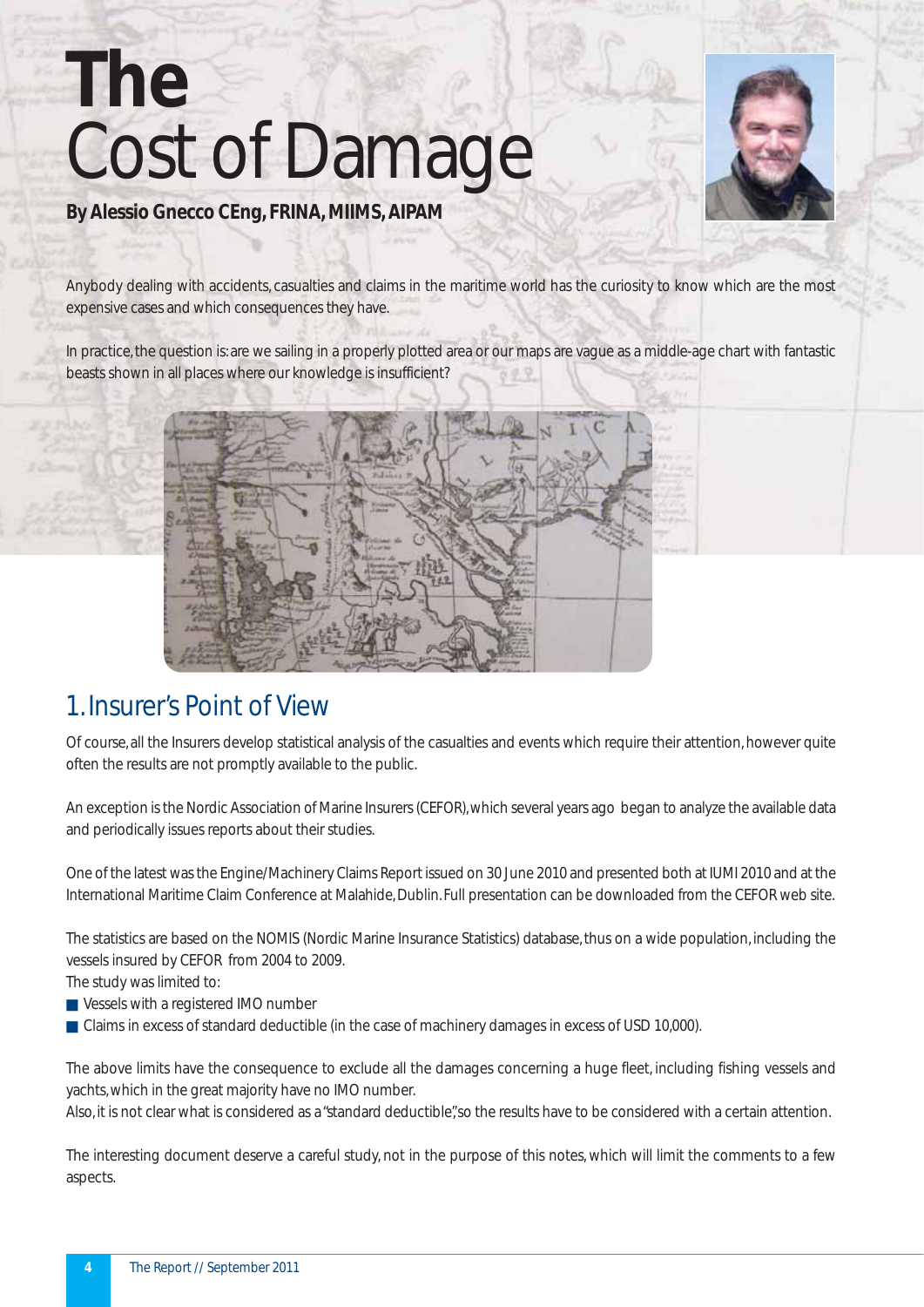#### **Distribution of claims**

Although it is not specified which is the total number of claims taken into account and with the important limitations pointed out previously, a diagram is published, reproduced in the following.



The conclusion is that the "engine claims" (where engine is to be read as machinery) are the most frequent individual claim. As a matter of fact, summing up the casualties due to collision, contact and grounding, an even greater percentage can be obtained.

#### **Cost of claim**

A second interesting diagram shows the distribution of cost of the claims.

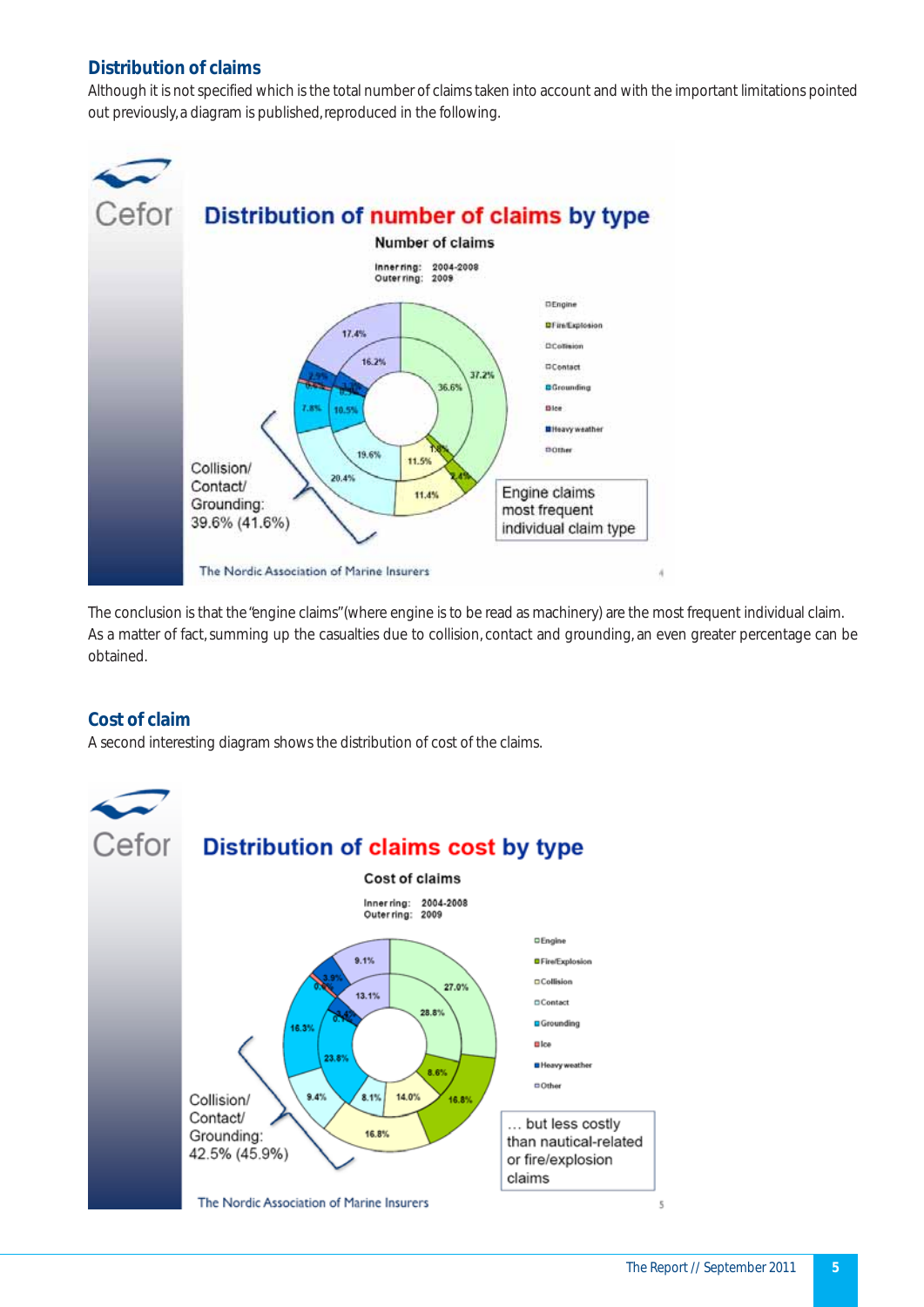No better detail was provided, therefore it is assumed that the given figures are based on the overall claim cost of the whole portfolio.

By this graph it is concluded that the machinery damages, albeit more frequent, are in general less expensive, summing up about 27% of the total cost, where the "nautical" related cases reach figures well above 40% of the total.

## 2. International Bodies and Organizations

The 2009 Maritime Accident Review edited by EMSA, the European Maritime Safety Agency, provides some data which can be taken into account, however due to the target of the Agency, machinery casualties are not considered, being more a damage than an accident.

The data divided in three major geographical area are shown in the following. The Atlantic Coast, North Sea and English Channel

| <b>TYPES OF ACCIDENT</b>   | 2007 | 2008 | 2009 |
|----------------------------|------|------|------|
| <b>Sinkings</b>            | 41   | 47   | 22   |
| Groundings                 | 128  | 128  | 124  |
| <b>Collisions/Contacts</b> | 218  | 197  | 197  |
| <b>Fires/Explosions</b>    | 55   | 59   | 46   |
| Other Types                | 86   | 54   | 48   |
| TOTAL                      | 528  | 485  | 437  |

The Baltic Seas and approaches

| <b>TYPES OF ACCIDENT</b>   | 2007 | 2008 | 2009 |
|----------------------------|------|------|------|
| <b>Sinkings</b>            | 3    | 5    | 3    |
| Groundings                 | 49   | 52   | 33   |
| <b>Collisions/Contacts</b> | 23   | 35   | 24   |
| <b>Fires/Explosions</b>    | 16   | 17   | 10   |
| <b>Other Types</b>         | 15   | 11   | 5    |
| TOTAL                      | 106  | 120  | 75   |

The Mediterranean and the Black Sea

| <b>TYPES OF ACCIDENT</b>   | 2007 | 2008 | 2009 |
|----------------------------|------|------|------|
| <b>Sinkings</b>            | 11   | 9    | 3    |
| Groundings                 | 20   | 37   | 20   |
| <b>Collisions/Contacts</b> | 63   | 76   | 71   |
| <b>Fires/Explosions</b>    | 20   | 13   | 11   |
| <b>Other Types</b>         | 14   | 14   | 9    |
| TOTAL                      | 128  | 149  | 114  |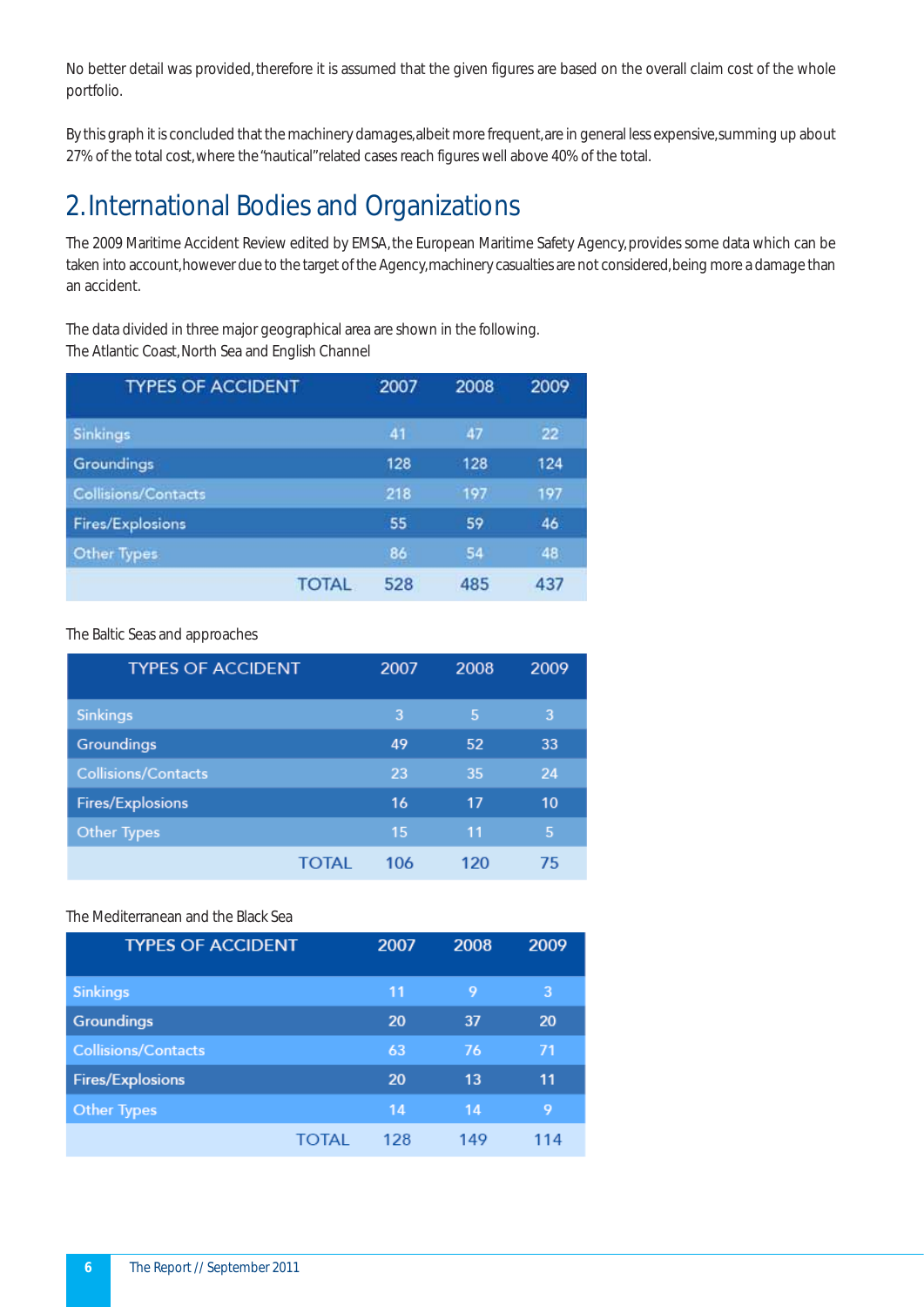It can be concluded that in the three years  $2007 \div 2009$ occurred 2,142 accidents and the relative percentage of each type of casualty is shown by the following graph.



Another source of data is from IMO, the International Maritime Organization, which collects data about casualties and incidents denounced as per MSC-MEPC.3/Circ.3, where the types of events (the so-called "initial event") are divided into:

#### ■ collision

- stranding/ grounding
- contact
- fire or explosion
- hull failure/ failure of watertight doors/ports, etc.
- machinery damage
- damages to ship or equipment
- capsizing/listing
- missing: assumed lost
- accidents with life-saving appliances
- other

By summing together some of the categories, to obtain results as much as possible coherent with the previous graph (i.e. "Others" to include hull failure, machinery damage and damage to ship and equipment, "Sinkings" to include capsizing, listing and missing), the following graph was obtained by the available IMO information.



### 3. Surveyor's Feeling

A message was sent to some asking which was the feeling of each of them, without any calculation or rational consideration. The surveyors were requested to give a percentage to each of the following type of casualty:

- Adverse Weather
- Fire and Explosion
- **Structural Collapse**
- Mechanical Failure
- Collision and Grounding
- Others

The results are shown by the following graph.



The surveyors were also asked to give an indication about the range of value of gross claim in which they are involved, to be divided in the following categories:

- Below EUR 100,000.00
- Between EUR 100,000.00 and 500,000.00
- Between EUR 500,000,00 and 1,000,000,00
- Between EUR 1,000,000,00 and 5,000,000,00
- Above EUR 5,000,000.00

Roughly two/thirds put the core of their cases in the range between EUR 500,000 and 1,000,000 and one/third between EUR 100,000 and 500,000.

## 4. Comparison of Results

Taking into account the results of the available data, it can be concluded that our world is fully aware and convinced that the three main categories of damage are:

- Fire and explosions
- Navigation related damages (collisions, groundings, adverse weather)
- Machinery damages.

The above is quite obvious, however the differences in the weight of each category within the total of casualties are so huge that it is very difficult to carry out any comparison without further assumptions and considerations.

For instance, even focusing on the two categories which should be less prone to misinterpretations, the results are quite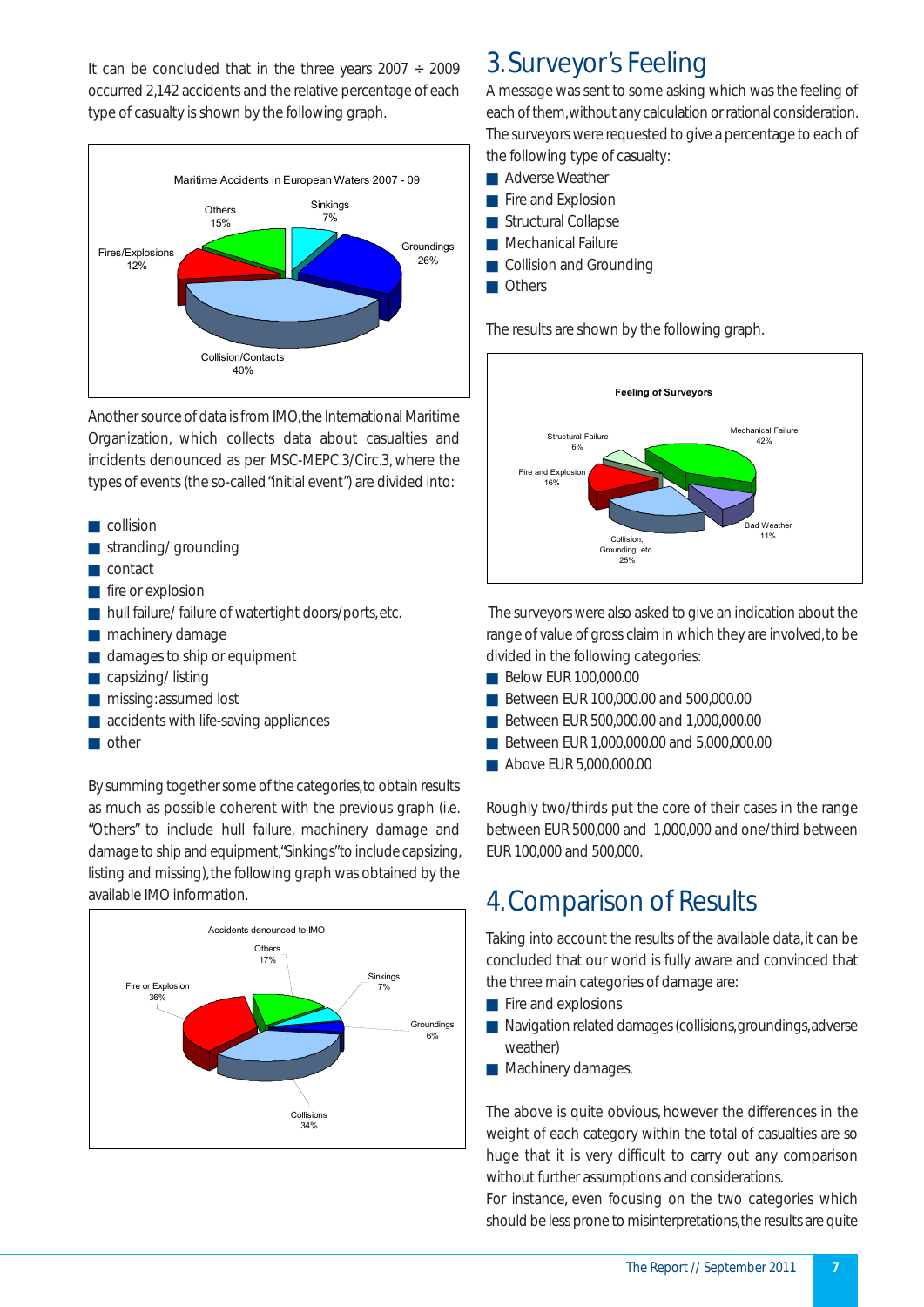different. Making 1 the percentage of casualties due to fire/explosion for each source of data, we obtain:

Collisions

| Source of data |   | Fire |
|----------------|---|------|
| CFFOR.         |   | 4.75 |
| EMSA           |   | 3.33 |
| IMO            | 1 | 0.94 |

It is quite clear that the databases are not comparable and are too much depending by the source from which the data are collected and, probably, also by the purpose of their collection. Further difficulties arise from the differences in classification of each casualties i.e. what is considered "machinery", whether the proximate cause or the root one are taken into account and so on.

### 5. Case Studies

#### **Tools**

The above summarized results brought to consider which could be the contribute of a surveyor, or better of a group of surveyors, to a deeper knowledge of the matter.

It was prepared a very simple check list by which some 80 cases to which the writer had direct knowledge were codified and statistics elaborated. A blank sample of the check list is attached and the results are simplified by the following graph.



It was found that there is a good relationship between "the feeling" of the surveyors and the actual cases a single surveyor witnessed, therefore in the opinion of the writer the surveyor can be considered a reliable source of information, possibly the most reliable.

#### **Results**

To show which are the results that can be obtained by the back-ground of a typical surveyor, the same 80 cases were analyzed looking for:

- Root causes
- Amount of damage/claim
- What was affected

The results are shown in the following.



Note: the surveyors of AIPAM were requested to give their opinion and their "feeling" was that the human factor was the root cause of casualties in 65% of cases, while technical reasons were at the base of 28% of cases. Again, an indication of the reliability of the surveyors' "feeling".

Also, the cases included in the personal portfolio of the writer were examined to determine which was the distribution of cost/claim, finding the following results.



The above graph indicates that the majority of cases about which a direct knowledge was available (58%) were in the range of EUR 100,000  $\div$  1,000,000, therefore comparable with those followed by the majority of colleagues from AIPAM.

The population of the directly examined cases it therefore considered quite significant and it was therefore analyzed to determine which part of the vessel, equipment, machinery was affected by the casualties.

#### A summarizing graph is shown in the following.